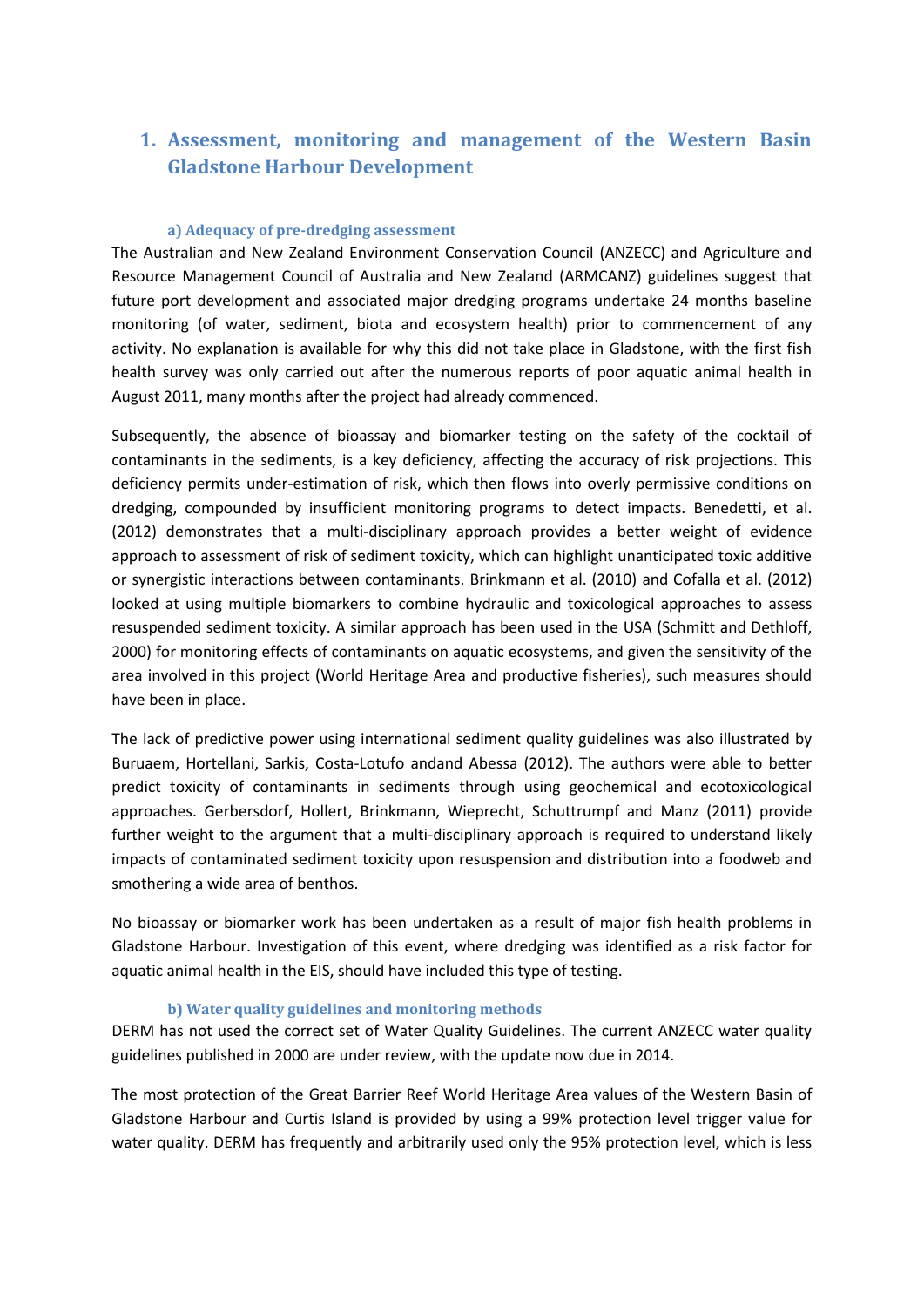likely to protect exposed aquatic animals. There is no available explanation for this use of different levels of protection.

Vision Environment and DERM's initial monitoring failed to test for dissolved metals, as per the prescribed methodology in the ANZECC guidelines. Some compounds were excluded altogether from early DERM monitoring and testing when fish health was near its worst (July to October 2011). This included TBT, pesticides, and mercury, even though they had been highlighted in historical literature (Andersen L. , 2004; Jones, et al., 2005; Brodie, et al., 2012) as risks specifically identified in Port Curtis. Scientific concerns regarding the adequacy of management practices were not new, as detailed by Brodie and Waterhouse (2012).

Numerous exceedances of the 95% protection level trigger values have been detected by the monitoring program (Department of Environment and Heritage Protection, 2012b, c). However no significant rectifying action has been taken. No evidence is offered as to why these exceedances have been dismissed as "non-toxic" or benign in their impact.

DERM's interpretation belies the genesis of the ANZECC Guidelines, which are the synthesis of international peer reviewed literature, to arrive at the specified trigger values. If the environmental conditions are maintained below the trigger values then the literature suggests harm is less likely to occur. If however the levels are exceeded, then harm is likely to occur.

As documented in this report, DERM/DEHP does not provide evidence to demonstrate that the elevated levels are safe. Instead, they dismiss this strong evidence that exposed aquatic animals are sick and dying in association with these aggregate stressors related to Gladstone Harbour development.

Environmetrics Australia (2011) noted that the Quality Assurance and Quality Control activities used by Vision Environment (the company employed to monitor water quality during the dredging project) were not up to their own standard. They reported serious anomalies in the benthic light measurement data, whereby equipment failed to register readings on numerous occasions, sometimes for up to one month. Where such missing data points were ignored, they are effectively being allocated a zero value. This can only result in an underestimation of the true values. Where the turbidity values are being used as a regulatory tool for seagrass protection in this project – having no readings is a serious problem. It is evident from the report that the monitoring program was being developed in real time **after** the commencement of dredging as the methodologies and equipment changed. This happened again in August 2012 with a shift from turbidity monitoring to a light based system.

The recent change to use of light-based monitors, meant the locations of monitors move substantially away from the primary area of dredge and boat activity. The locations of the turbidity monitoring bouys can be seen at: [http://www.westernbasinportdevelopment.com.au/water\\_quality\\_monitoring/](http://www.westernbasinportdevelopment.com.au/water_quality_monitoring/)

### **c) Implementation of conditions of project consent**

A development permit (SPDE01443011) was issued by DERM on 11 April 2011 which contained conditions that, if implemented, should have controlled some of the risks acknowledged associated with resuspension of contaminated sediments during dredging operations. The risks had been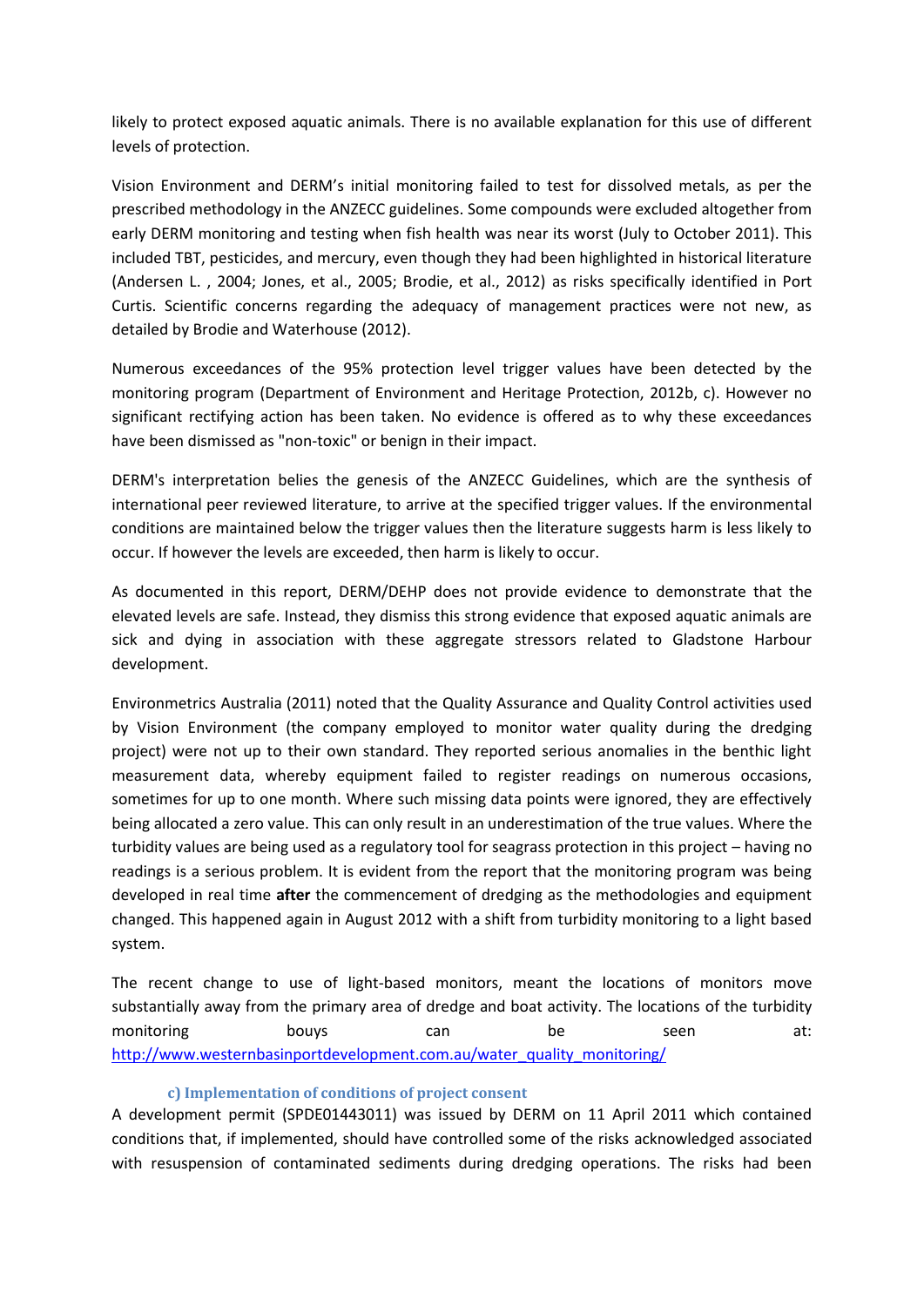previously articulated in numerous peer reviewed scientific documents including Eggleton and Thomas (2004), Esslemont, Russell, and Maher (2004), Jones, et al. (2005), Rasheed, Thomas, Roelofs, Neil and Kerville (2003), Vincente-Beckett, Shearer, Munksgaard, Hancock and Morrison (2006) and Apte et al. (2005).

The development permit conditions included the creation of a dredge management plan which was to identify all sources of environmental harm, including but not limited to the actual and potential release of all contaminants, the potential harm of these sources and what actions will be taken to prevent the likelihood of environmental harm being caused. The plan within the development permit (SPDE01443011) should have provided for:

## *"c) control measures that minimise the potential for environmental harm are in place".*

This requirement appears to have been overlooked, with dredging being permitted on all tides, in all areas, and recently (July–August 2012), under the transitional environmental program (TEP) (LNG Port Dredging and Gladstone Ports Corporation, 2012), irrespective of the turbidity levels and reports of sick aquatic animals and declining seagrass meadows throughout Gladstone Harbour.

The risks of such major operations are reasonably predictable based on published scientific literature and the previous experiences of dredging elsewhere in the world. Some of these risks have been outlined with science based evidence in this report.

### **d) Methodology for fish kill investigations**

The Queensland Government failed to utilise the resources for fish kill investigation that had been developed specifically for the purpose. A prescriptive methodology is outlined in the Fish Kill Reporting and Investigation Manual (Department of Environment and Heritage, 1998) which should have been followed, but was not. Additional fish kill investigation resources have been developed by the Fisheries Research and Development Corporation. (Nowak, Crane, and Jones, 2005). These guidelines for investigation were inexplicably not used by Fisheries Queensland (FQ), or the Queensland, Department of Environment and Resource Management (DERM) when the fish health problems were first reported in May 2011.

Samples sent to the laboratory did not follow the guidelines for submission of diagnostic specimens which are published on the Biosecurity Queensland website (www.daff.qld.gov.au/28 14409.htm). The samples were sent on ice, and were documented to have arrived frequently in excess of 48 hours after death (Biosecurity Queensland, 2011c). The result is substantial deterioration of the tissues, due to autolysis, which impairs the ability of the pathologist to interpret the cause of sickness and death.

Biosecurity Queensland failed to deploy veterinarians with aquatic animal experience to undertake the field investigation in Gladstone, in spite of abundant reports of sick animals. When FFVS tried to work collaboratively with Biosecurity Queensland veterinary pathologists, the following response was received:

"*we are not allowed to talk with you about Gladstone as directed by our BQ managers*."<sup>1</sup>

 1 Email 15 June 2012.